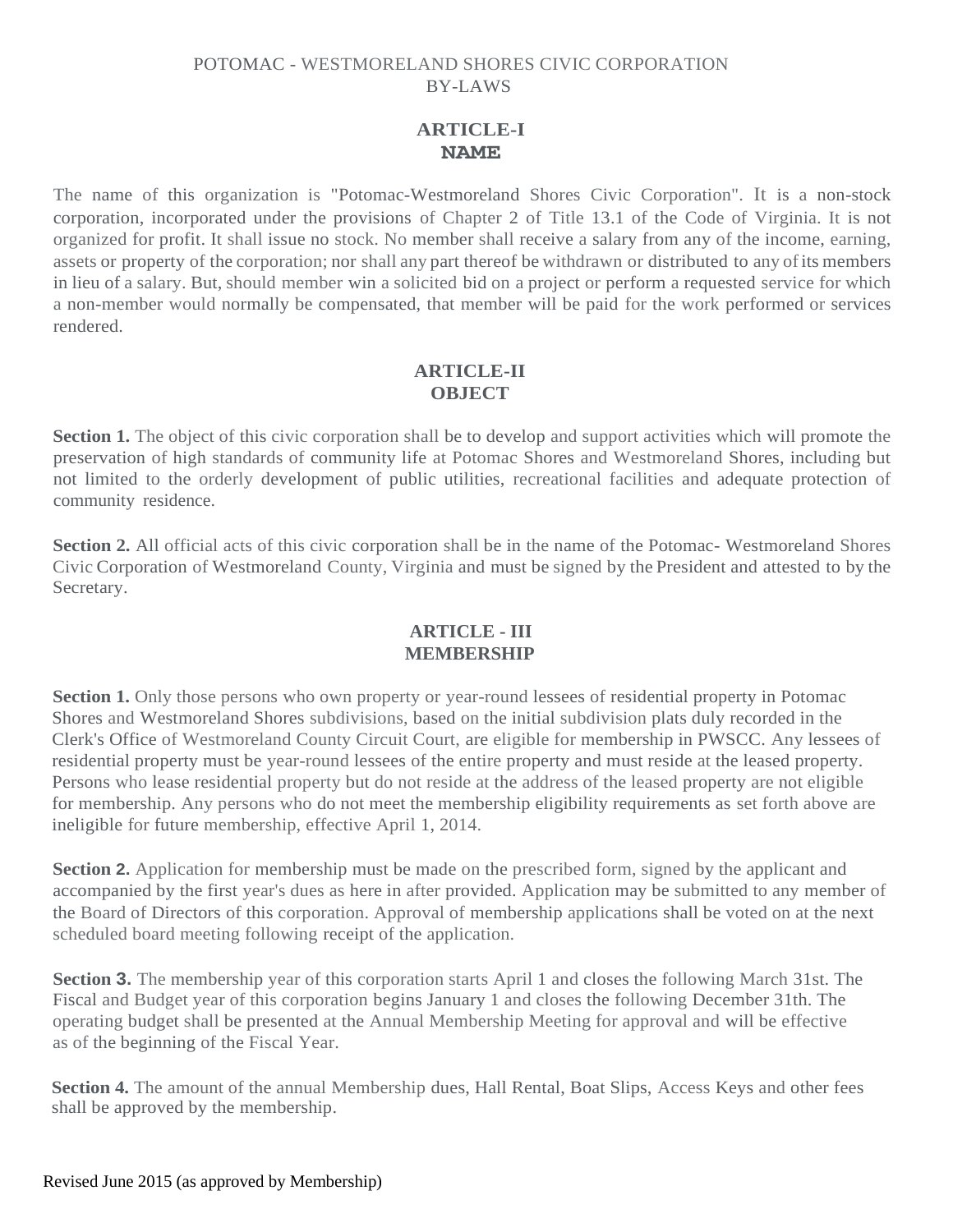**Section 5.** No member, upon resigning from membership, shall receive a refund of any fees or membership dues previously paid.

**Section 6.** Any member who becomes delinquent in payment of annual membership dues shall not be entitled to vote or hold office, or to any other privileges of membership.

**Section 7.** Any member whose annual dues are not paid before the time set for the annual meeting shall be automatically dropped from membership in the corporation.

Section 8. The sale or conveyance by a member of all of his interest in real property situated in Potomac Shores or Westmoreland Shores shall automatically and immediately terminate his membership in the corporation. No refund of any dues shall be made.

**Section 9.** Each member shall be furnished a card certifying membership.

# **ARTICLE-IV OFFICERS AND DIRECTORS**

**Section 1.** The four (4) Officers of this corporation shall be a President, a Vice President, a Secretary, and a Treasurer. The five (5) Directors of the Corporation shall be a Finance Director, a Building and Grounds Director, a Boat and Pier Dock Master, a Community Action Director and an Entertainment Director. The positions of "Club House Rental Agent" for the community clubhouse and Helping Hands are volunteer positions and do not hold authority of vote.

**Section 2.** The officers of the corporation shall be elected by a ballot and in the order listed above, at the annual meeting and shall hold office for a term of one year or until their successors are elected. The officers shall be eligible to serveconcurrent terms without limited tenure.

**Section 3.** Candidates for office receiving a simple majority (51%) of all votes cast shall be declared elected. Their term of office shall begin at the close of the annual meeting at which they are elected.

**Section 4.** Each member (Real property owners of record and year-round renters in the Potomac-Westmoreland Shores subdivisions) shall be entitled to cast, as many votes at the election of directors as there are Directors to be elected, but cumulative voting shall not be allowed.

**Section 5.** Termination of a Director's membership in the corporation for any reason automatically terminates his term of office.

**Section 6.** The four (4) officers and the five (5) directors stated in Section 1. of this Article shall constitute the Board of Directors. The officers of the corporation shall also serve as officers of the Board of Directors.

Section **7.** The Board of Directors shall manage the affairs and property of the corporation between annual, regular or such special meetings as may be called. The Board shall be subject to the orders of the corporation and none of its acts shall conflict with action taken by the corporation.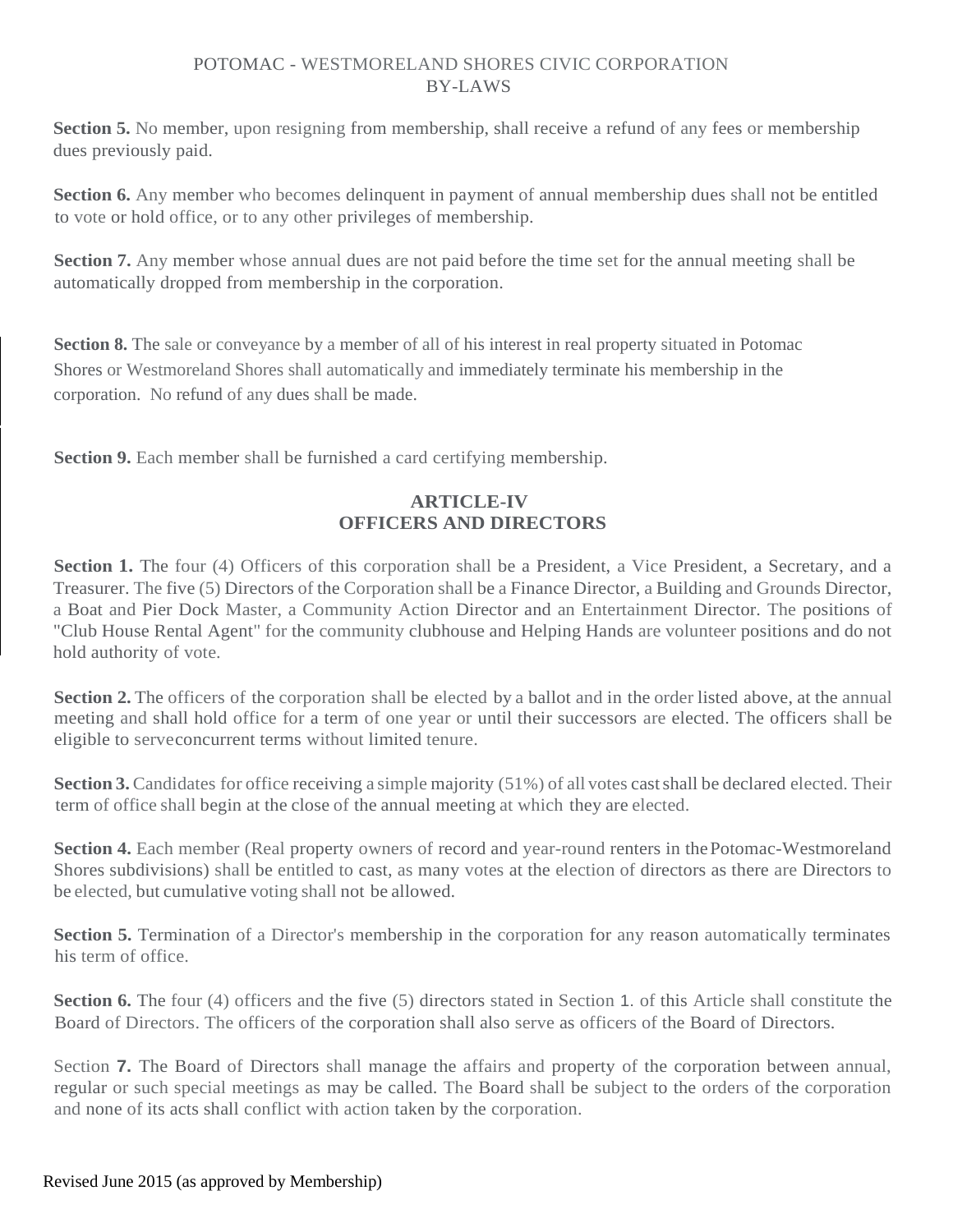## **ARTICLE-V MEETINGS**

**Section 1.** The annual general membership meeting shall be held on the first Saturday of June. This meeting shall be for the purpose of electing officers, approving the budget, receiving reports of officers and committees and for any other business that may arise. All members shall be notified in writing at least twenty (20) days before the annualmeeting.

**Section 2.** Special meetings of the membership may be called by the President at any time he deems it necessary or when requested in writing by a majority of the Board of Directors. It shall be the duty of the President to call a special meeting of the membership upon written demand of twenty five (25) percent of the membership. The call shall state specifically the purpose for which it is called and no other business than that specified in the call shall be transacted at the special meeting. Notice shall be mailed each member at least ten (10) days prior to such meeting.

**Section 3.** Each member shall be entitled to one (1) vote on any matter before the membership. This includes one (1) vote for the property owner and one (1) vote for the co-owner, legal spouse or one other "life partner/significant other" whose name also appears on the membership application.

Section 4. The total number of members present, in good standing, shall constitute a quorum.

**Section 5.** Regular meetings of the Board of Directors shall be held in months other than June and at such times and places as the Directors may designate, however not less than four (4) meetings shall be held annually.

**Sect ion 6.** Special meetings of the Board can be called by the President and shall be called upon the written request of five (5) members of the Board of Directors. The call shall state the purpose for which it is called and no other business than that specified in the call shall be transacted at such meeting.

**Section 7.** Ten (10) days written notice shall be given for all special meetings of the Board. Ten (10) days written notice for all regular meetings of the Board is also required if the date of its next meeting is not specified in the previous minutes. A shorter notice may be given if authorized by the President, but in no case will it be less than forty eight (48)hours.

**Section 8.** A quorum for the transaction of business at any meeting of the Directors shall consist of a simple majority of the Directors, and a majority of those present at any meeting shall have the power to adjourn the meeting to a future date.

**Section 9.** If vacancies are created by a resignation or the inability to carry out the duties of any of the positions described in Article IV, Section 1., of these By-Laws, the President will make appointments from the membership to fill that position for the remainder of the term of that position. A majority vote of the Board of Directors must approve any vacancy appointments. If the Board of Directors cannot establish a quorum for the transaction of business, as required by Article V, Section 8, the membership must approve appointments to fill the vacant position(s).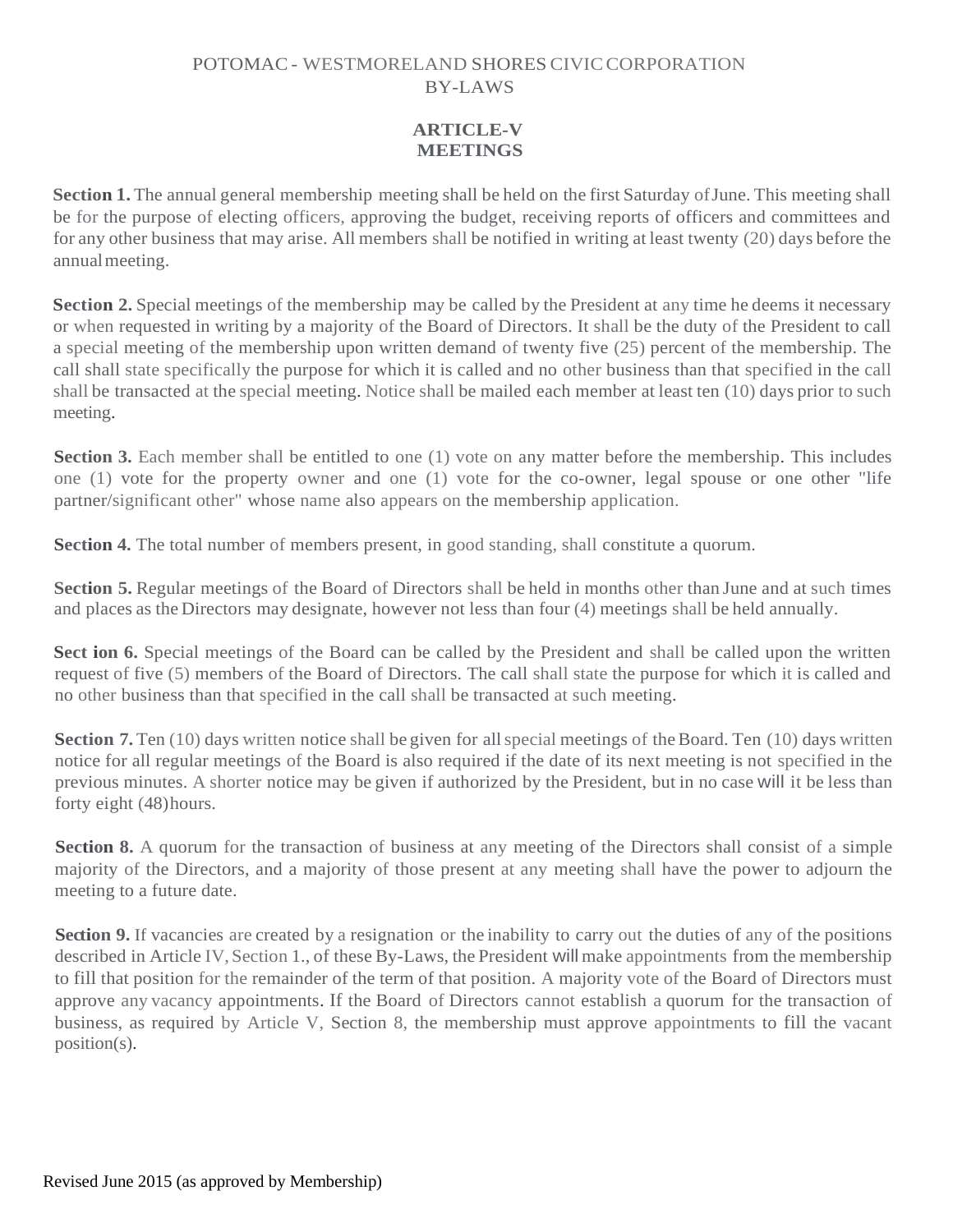## **ARTICLE-VI COMMITTEES**

**Section 1.** The standing committees of this corporation shall be a Finance Committee; a Membership Committee; an Entertainment and Recreation Committee; a Community Action Committee; a Building and Grounds Committee; and a Boat and Pier Committee. The five (5) Directors of the Corporation: Finance, Entertainment and Recreation, Community Action, Building and Grounds and Boat and Pier shall chair these standing committees.

**Section 2.** The membership committee chairman shall be the Vice President (Section 1 under Standing Rules).

**Section 3.** No term of appointment shall exceed that of the appointive power of the President, except as authorized in these By- Laws.

**Section 4.** The President shall be an ex-officio member of all committees with the right, but not the obligation, to participate in the proceedings of the committees. He shall not be counted in the quorum.

**Section 5.** Each standing committee chairman is responsible for furnishing the Finance Committee its budgetary requirements forty-five (45) days prior to the annual meeting.

**Section 6.** The chairman of each standing committee shall submit a written report of its activities at the annual meeting.

## **ARTICLE - VII PARLIAMENTARY AUTHORITY**

The rules contained in the current edition of Robert's Rules of Order Newly Revised shall govern the Potomac-Westmoreland Shores Civic Corporation in all cases to which they are applicable and in which they are not inconsistent with these By-Laws and any special rules of order the corporation may adopt.

## **ARTICLE - VIII AMENDMENT OF BY-LAWS AND STANDING RULES**

**Section 1.** These By-Laws can be amended at any annual or special meeting of the corporation by a two-thirds vote of the membership present or their proxy, provided that written notice containing a general statement of the intent of the amendment be sent to every member at least twenty (20) days prior to the meeting, or by Order of the Circuit Court of Westmoreland County, Virginia.

**Section 2.** The Standing Rules can be amended at any business meeting by a simple majority vote without previous notice.

## **ARTICLE-IX DISSOLUTIONS**

Upon final dissolution or liquidation of this corporation and after the discharge or satisfaction of all outstanding obligations and liabilities, the remaining assets shall be distributed to such charitable corporation as a court of competent jurisdiction determines to have purposes closest to those of this corporation.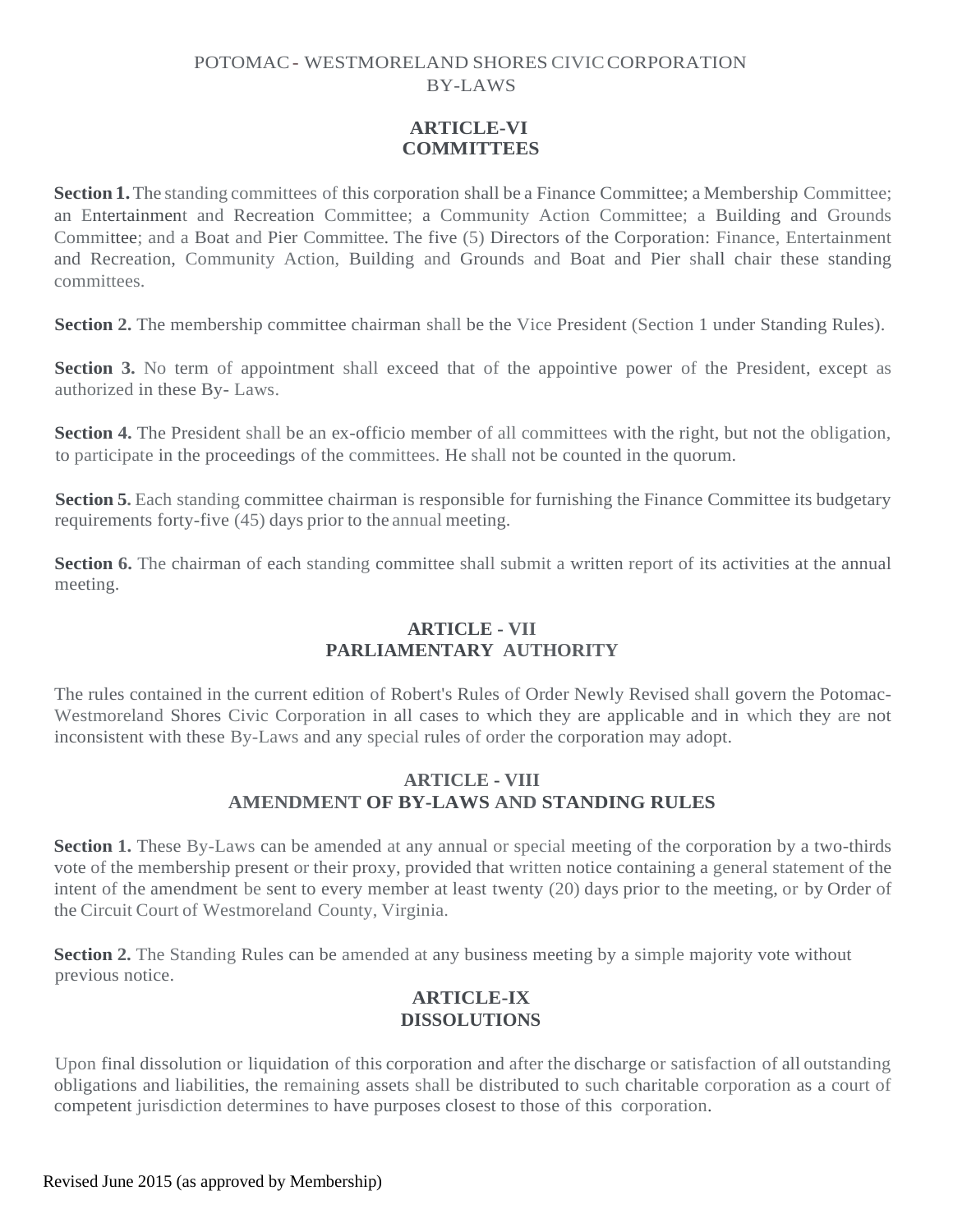## **ARTICLE-X MISCELLANEOUS**

A. The masculine, whenever used in these By-Laws, shall include the feminine gender.

B. Statement for documents:

# **HOLD HARMLESS AGREEMENT**

Whereas membership in the Potomac-Westmoreland Shores Civic Corporation, a non-stock not for profit entity, is voluntary and not a condition of real property ownership; and

Whereas actual and constructive written notice of liability disclaimer is given to each property owner upon the acceptance of membership application; and

Whereas each building, facility and beach area is posted with signs stating "Use at your own risk" as a condition of usage; and

Whereas each member assumes individual responsibility for the conduct of himself, his family and his accompanied authorized guests while on or using corporate property; and

Whereas the member acknowledges that there is never any lifeguard on duty at the boat pier facility or beach areas; and

Whereas the member acknowledges that inherent risks and potential hazards exist in using corporate property and beach areas.

Therefore, by signing the membership application, the member acknowledges, accepts and agrees to the corporation, its' officers' and directors' absence of liability for any loss or injury the member or his accompanied authorized guests may sustain through the use of corporate property or facilities. In so doing, the member agrees to hold the corporation harmless in his grievance and pledges not to sue the corporation, its' officers or directors to recover actual or perceived damages.

# **STANDING RULES**

Section 1. Elected Officers. The officers of the Potomac- Westmoreland Shores Civic Corporation shall perform their duties as prescribed in the By-Laws and these Standing Rules.

The President shall:

- (1) Preside at all membership and Board of Director'smeetings.
- (2) Establish standing committees as prescribed in theBy-Laws.
- (3) Appoint such special committees as are necessary.
- (4) Serve as ex-officio member of all committees.
- (5) Perform such other duties as are appropriate to the office.
- (6) Maintain thePWSCC.org website
- (7) Sign checks for the Corporation.

The Vice President shall:

(1) Serve as Chairman of the Membership Committee and keep an up to date list of the membership.

## Revised June 2015 (as approved by Membership)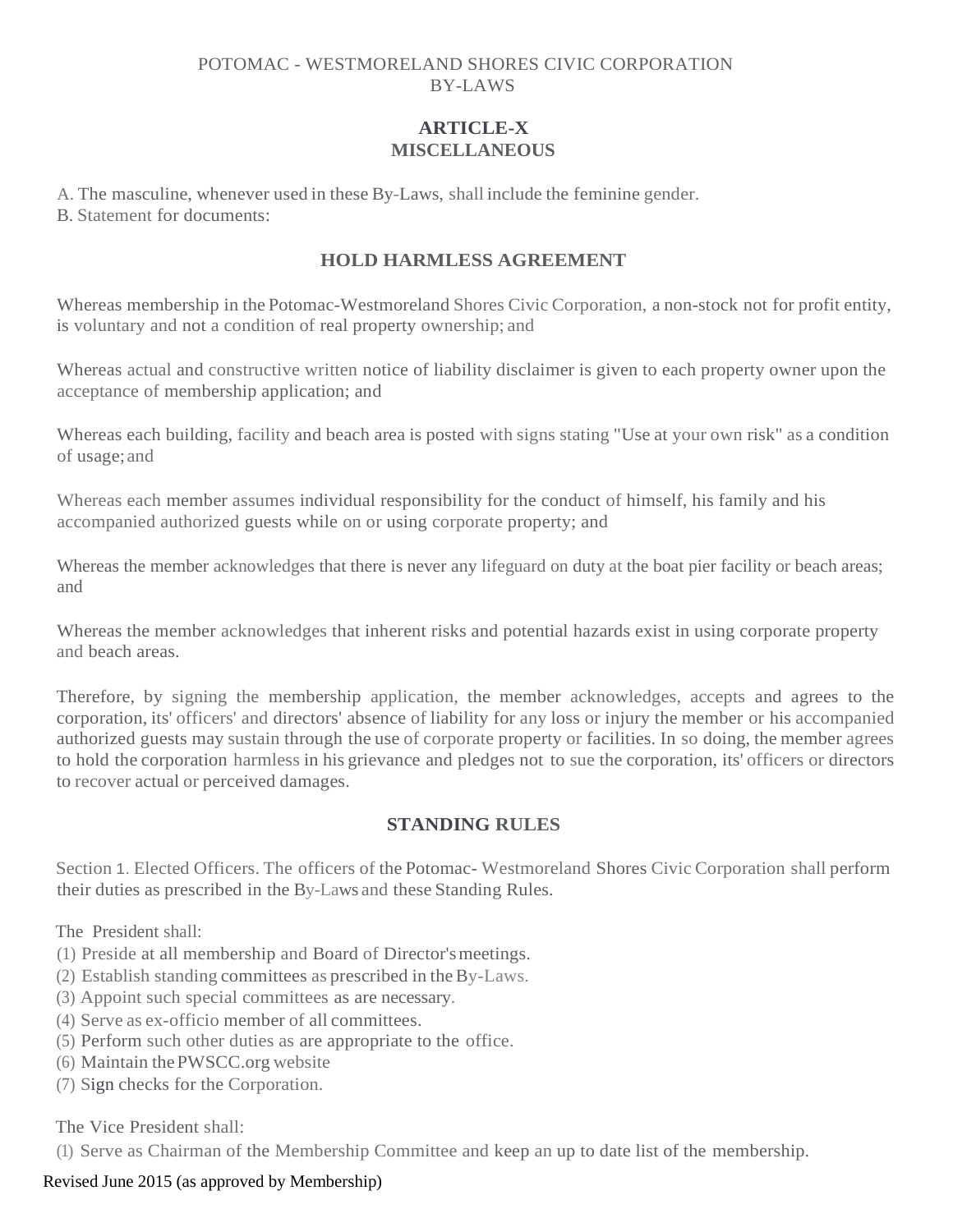- (2) Assume the duties of the President in his absence.
- (3) Perform such other duties as are appropriate to the office.

(4) As Chairman of the Membership Committee, the Vice President will support the Treasurer in the collection

of all membership dues.

### The Secretary Shall:

(1) Keep the records of the corporation. This includes receiving various pieces of correspondence submitted by members of the Board of Directors and Committees.

(2) Serve as the recorder at membership and Board of Director's meetings.

(3) Conduct all correspondence on behalf of the corporation.

(4) Provide the State Corporation Commission an annual listing of corporate officers.

(5) Prepare and distribute to the membership a listing of Officers, Directors, Standing Committee members,

special appointments and other information for the benefit and interest of the members.

(6) Develop and disseminate a quarterly corporation newsletter.

(7) Sign checks for the Corporation.

The Treasurer Shall:

(1) Collect all membership duesand other income.

(2) Deposit all funds in the corporate bank accounts without any deductions or offsets.

(3) Make authorized disbursements only by checks signed by the Treasurer and countersigned by the President or Secretary.

(4) Keep a system of accounts approved by the Board of Directors and preserves all receipts and checks for paymentsmade.

(5) Render a report of receipts and expenditures at each meeting of the Board of Directors.

(6) Submit a report to the annual meeting of the membership, which shall have been audited and approved by the FinanceCommittee.

(7) Mail annually, no later than March 1st, a membership "Dues" notice as prescribed by the Board of Directors.

(8) Sign checks for the Corporation.

(9) Perform such other duties as are appropriate to the office.

Section 2. Standing Committees. The duties and responsibilities of the Standing Committees are as described in the By-Laws and these Standing Rules:

## **Finance Committee**

This Committee shall:

1. Prepare an annual operation budget for the corporation and present it to the Board of Directors prior to the annual meeting. The Board will submit the budget at the annual meeting for adoption. This budget shall authorize funds for the "fixed" operating costs of the corporation. In addition the budget shall allocate funds for the operation of the Standing Committee es. Budget expenditures shall not exceed the anticipated fiscal year income. Extraordinary expenditures, to fund capital improvements or repairs to corporation property, shall be drawn from the corporation savings account to the extent that they are available.

2.The Finance Committee shall audit the accounts of the Treasurer annually prior to the annual meeting.

3. It shall recommend to the Board of Directors adjustment in dues and other fees and make recommendations for income producing activities that would be in the best interest of the corporation.

## **Membership Committee**

Revised June 2015 (as approved by Membership)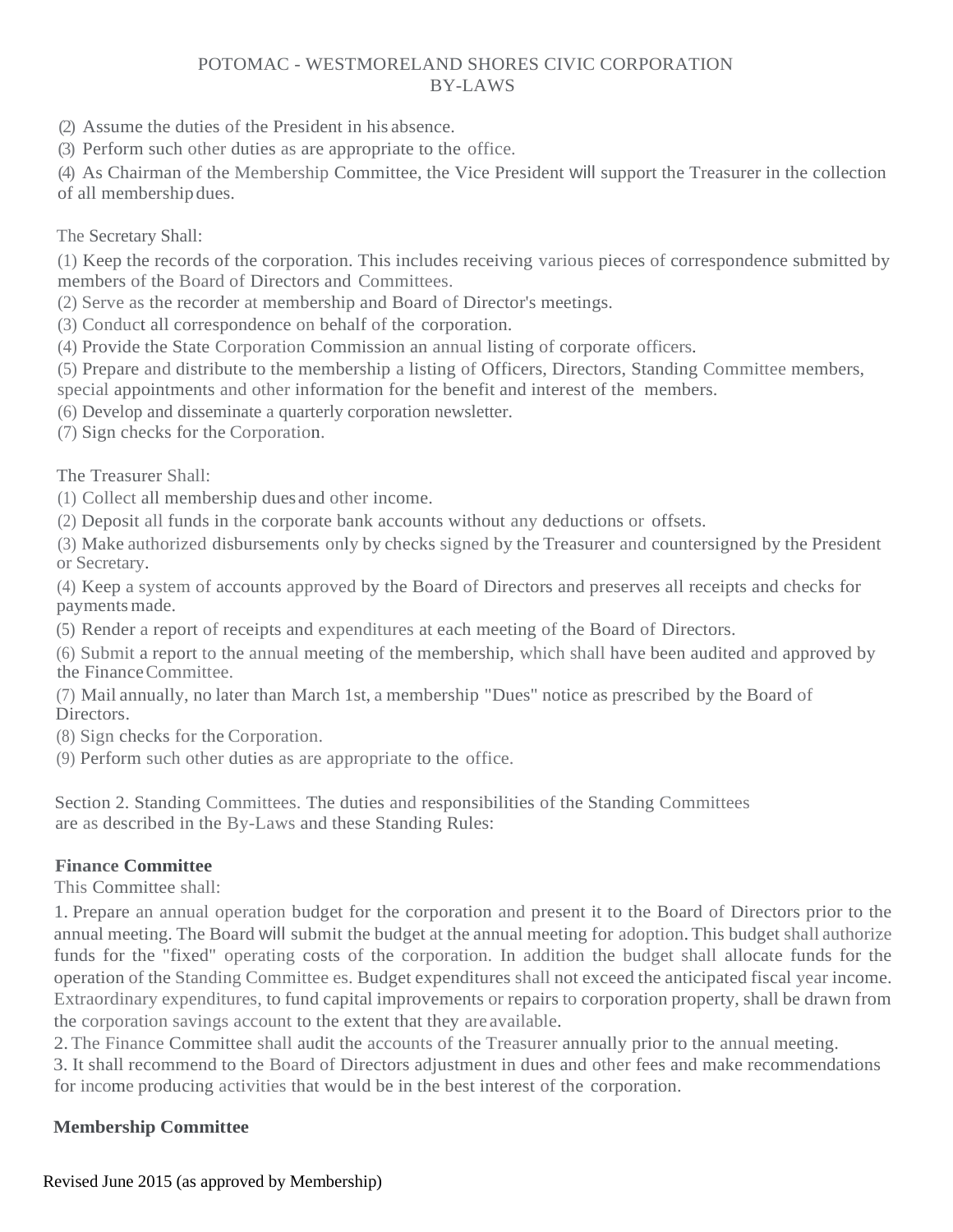1. The membership committee chairman shall be the Vice President. This committee shall plan and conduct an annual membership canvass of non-member property owners and year-round renters in the Potomac-Westmoreland Shores subdivisions.

2.This committee shall encourage friendship among themembers and work to the end that every eligible property owner will become a member.

3. This committee will also support the Treasurer in his duties to collect membership dues.

### **Entertainment and Recreation Committee**

1. This committee shall be responsible for planning and coordinating social and recreational events that involve the use of the Club House and its facilities by the members and their families.

2. This committee shall also be responsible for coordinating community fund raising events with the Finance Committee.

3. This committee shall contain a subset committee (one person) known as "Club House Rental Agent" to collect all rental fees for the PWSCC clubhouse, ensure the clubhouse is properly cleaned, and notify the Entertainment and Recreation committee chairman of any and all problems occurring with the clubhouse.

## **Community Action Committee**

1. This committee shall be responsible for the development and promotion of civic projects that pertain to the betterment of the community.

2.This committee shall maintain liaison with County and State agencies on matters that affect the health, safety and quality of life issues of the community.

### **Building and Grounds Committee**

1. This committee shall provide for the operation, maintenance and capital improvement of all corporation property.

2. This committee shall issue such rules and regulations are as deemed necessary to protect and control the use of such property.

## **Boat and Pier Committee**

1. This committee is responsible for the operation, maintenance, repairs and improvement of the corporation's boat pier, slips, launches ramp and parking area.

2. This committee shall submit recommend fee schedules and budget requests necessary to support the operation ofitsfacilities.

3. It shall maintain, and submit to the Board by February 1st, a complete listing of members who rented slips during the prior year, including boat manufacturer, length, width and registration number. The chairman will also establish criteria for assignment of boat slips to those members who may be on a waiting list.

4. This committee shall recommend such rules and regulations as are necessary to protect and control the use of such property.

Section 3. Order of Business. The following order of business shall establish the normal sequence of events in the conduct of all corporation meetings. It may be modified to accommodate special circumstances by a motion duly made, seconded and approved by a simple majority of themembers present:

(1) Call to order.

- (2) Reading and approval of previousminutes.
- (3) Treasurer's report.
- (4) Reports of Officers, Directors and Standing Committees.
- (5) Reports of Special (ad hoc)Committees.